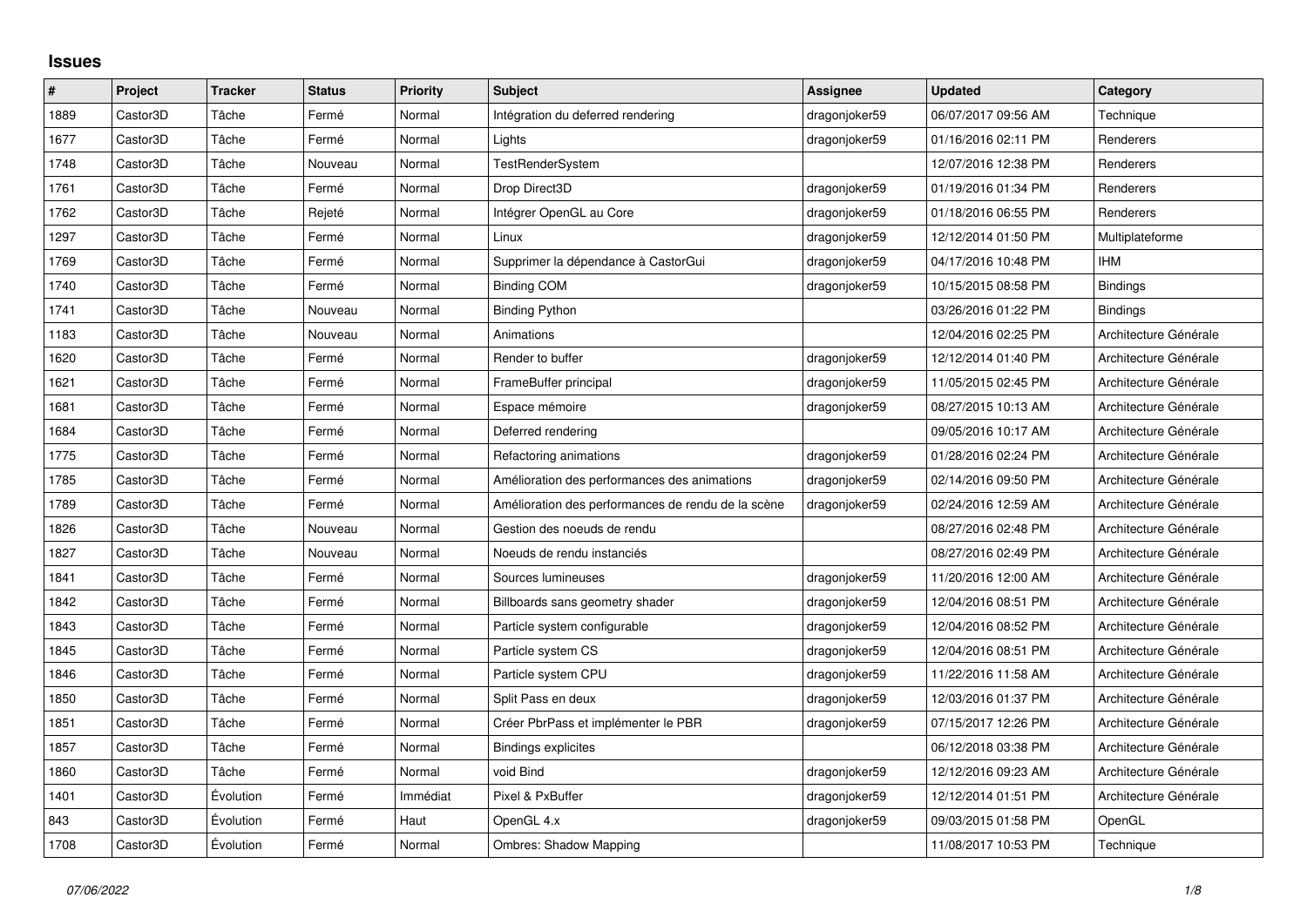| $\sharp$ | Project  | <b>Tracker</b> | <b>Status</b> | <b>Priority</b> | <b>Subject</b>                                          | <b>Assignee</b> | <b>Updated</b>      | Category  |
|----------|----------|----------------|---------------|-----------------|---------------------------------------------------------|-----------------|---------------------|-----------|
| 1709     | Castor3D | Évolution      | Nouveau       | Normal          | Ombres: Shadow volumes                                  |                 | 11/29/2016 04:58 PM | Technique |
| 1714     | Castor3D | Évolution      | Fermé         | Normal          | Revue des plugins de Technique                          | dragonjoker59   | 09/04/2015 07:46 PM | Technique |
| 1716     | Castor3D | Évolution      | Fermé         | Normal          | Déplacement du code des shaders, pour les<br>techniques | dragonjoker59   | 09/04/2015 07:45 PM | Technique |
| 1764     | Castor3D | Évolution      | Nouveau       | Normal          | Depth Peeling                                           |                 | 12/07/2016 12:37 PM | Technique |
| 1869     | Castor3D | Évolution      | Fermé         | Normal          | Deferred Rendering techniques                           | dragonjoker59   | 03/16/2017 01:21 PM | Technique |
| 1794     | Castor3D | Évolution      | Fermé         | Normal          | Refraction                                              | dragonjoker59   | 07/15/2017 12:27 PM | Rendu     |
| 1830     | Castor3D | Évolution      | Fermé         | Normal          | <b>Brouillard</b>                                       | dragonjoker59   | 10/05/2016 09:55 AM | Rendu     |
| 1831     | Castor3D | Évolution      | Fermé         | Normal          | Shadow Mapping - Directional Lights                     | dragonjoker59   | 12/04/2016 09:24 PM | Rendu     |
| 1832     | Castor3D | Évolution      | Fermé         | Normal          | Shadow Mapping - Spot Lights                            | dragonjoker59   | 10/14/2016 09:14 PM | Rendu     |
| 1833     | Castor3D | Évolution      | Fermé         | Normal          | Shadow Mapping - Point Lights                           | dragonjoker59   | 03/06/2017 03:15 PM | Rendu     |
| 1854     | Castor3D | Évolution      | Fermé         | Normal          | Shadow Mapping - Multiples spot lights                  | dragonjoker59   | 03/08/2017 10:55 AM | Rendu     |
| 1856     | Castor3D | Évolution      | Fermé         | Normal          | Shadow Mapping - Multiples point lights                 | dragonjoker59   | 03/08/2017 10:56 AM | Rendu     |
| 1865     | Castor3D | Évolution      | Fermé         | Normal          | Equirectoanglar Skybox                                  | dragonjoker59   | 03/06/2017 03:15 PM | Rendu     |
| 1866     | Castor3D | Évolution      | Fermé         | Normal          | Configuration du Shadow mapping via la scène            | dragonjoker59   | 03/16/2017 01:19 PM | Rendu     |
| 1872     | Castor3D | Évolution      | Fermé         | Normal          | Reflection mapping                                      | dragonjoker59   | 07/15/2017 12:23 PM | Rendu     |
| 1873     | Castor3D | Évolution      | Fermé         | Normal          | Parallax Occlusion Mapping                              | dragonjoker59   | 03/28/2017 03:01 PM | Rendu     |
| 1874     | Castor3D | Évolution      | Fermé         | Normal          | Screen Space Ambient Occlusion                          | dragonjoker59   | 07/15/2017 12:22 PM | Rendu     |
| 1875     | Castor3D | Évolution      | Fermé         | Normal          | SSAO - Deferred rendering                               | dragonjoker59   | 06/05/2017 02:47 PM | Rendu     |
| 1877     | Castor3D | Évolution      | Rejeté        | Normal          | SSAO - Forward rendering                                | dragonjoker59   | 06/13/2017 01:20 PM | Rendu     |
| 1878     | Castor3D | Évolution      | Assigné       | Normal          | Tessellation                                            | dragonjoker59   | 12/11/2017 12:38 PM | Rendu     |
| 1883     | Castor3D | Évolution      | Nouveau       | Normal          | Displacement mapping                                    |                 | 12/11/2017 12:38 PM | Rendu     |
| 1886     | Castor3D | Évolution      | Nouveau       | Normal          | <b>Signed Distance Fields</b>                           |                 | 11/08/2017 10:52 PM | Rendu     |
| 1887     | Castor3D | Évolution      | Nouveau       | Normal          | CPU Particle System                                     |                 | 11/08/2017 10:51 PM | Rendu     |
| 1888     | Castor3D | Évolution      | Fermé         | Normal          | Configuration du SSAO                                   | dragonjoker59   | 06/07/2017 09:06 AM | Rendu     |
| 1892     | Castor3D | Évolution      | Fermé         | Normal          | OIT - Weighted blend                                    | dragonjoker59   | 06/13/2017 01:18 PM | Rendu     |
| 1894     | Castor3D | Évolution      | Fermé         | Normal          | PBR - Specular/Glossiness                               | dragonjoker59   | 07/23/2017 01:31 PM | Rendu     |
| 1895     | Castor3D | Évolution      | Fermé         | Normal          | PCF shadows                                             | dragonjoker59   | 08/16/2017 08:33 PM | Rendu     |
| 1897     | Castor3D | Évolution      | Fermé         | Normal          | Buffer pool                                             | dragonjoker59   | 09/05/2017 10:46 AM | Rendu     |
| 1898     | Castor3D | Évolution      | Assigné       | Normal          | Screen space subsurface scattering                      | dragonjoker59   | 11/08/2017 10:11 PM | Rendu     |
| 1899     | Castor3D | Évolution      | Fermé         | Normal          | Séparation du résultat de la passe d'éclairage          | dragonjoker59   | 09/08/2017 01:31 PM | Rendu     |
| 1900     | Castor3D | Évolution      | Fermé         | Normal          | Implémentation du SSSSS                                 | dragonjoker59   | 11/08/2017 10:11 PM | Rendu     |
| 1101     | Castor3D | Évolution      | Rejeté        | Normal          | Cg shading                                              | dragonjoker59   | 05/07/2014 02:50 PM | Renderers |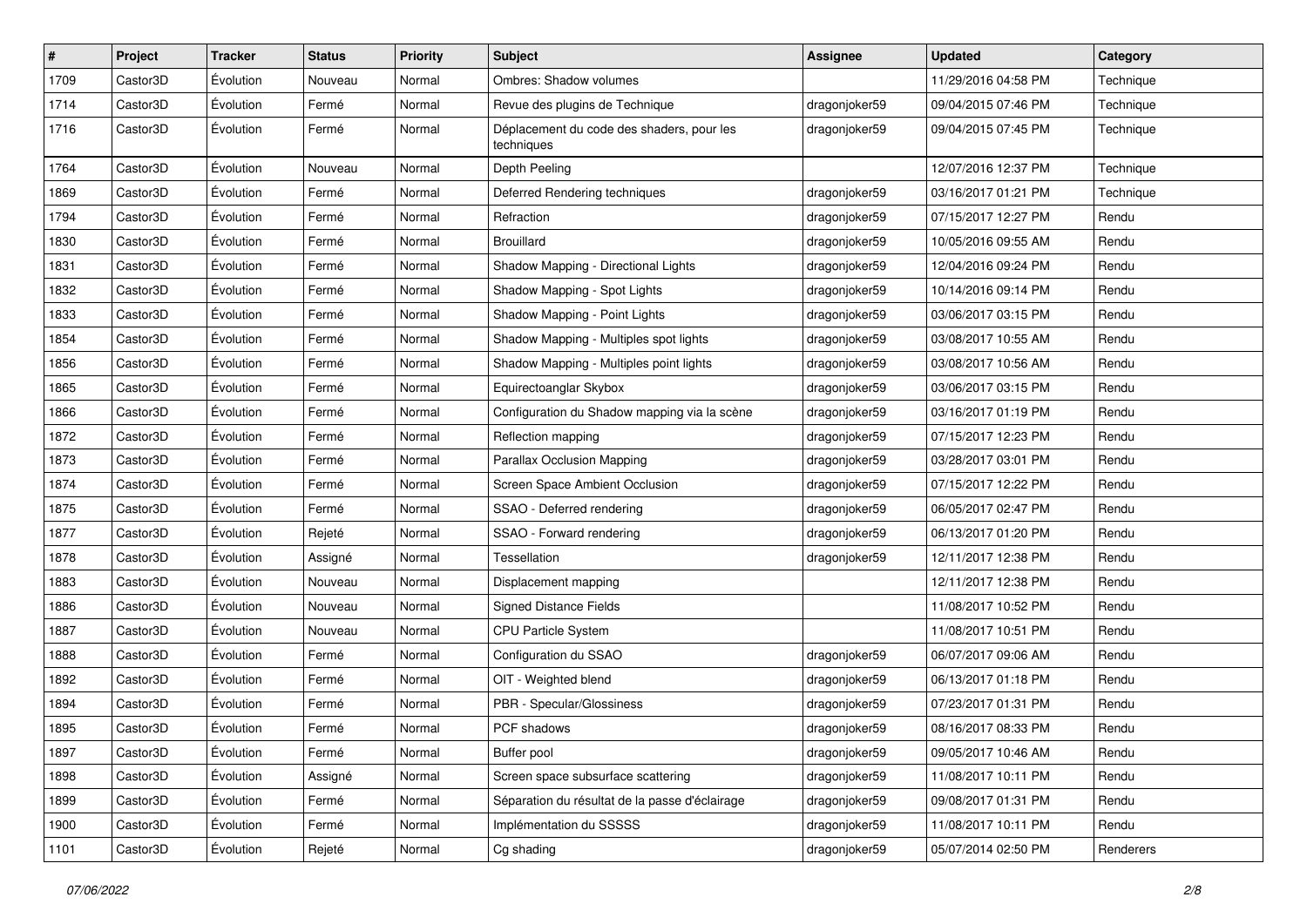| $\pmb{\#}$ | Project  | <b>Tracker</b> | <b>Status</b> | <b>Priority</b> | <b>Subject</b>                                                    | <b>Assignee</b> | <b>Updated</b>      | Category        |
|------------|----------|----------------|---------------|-----------------|-------------------------------------------------------------------|-----------------|---------------------|-----------------|
| 1168       | Castor3D | Évolution      | Fermé         | Normal          | Texte dans le Castor                                              | dragonjoker59   | 12/12/2014 01:48 PM | Renderers       |
| 1268       | Castor3D | Évolution      | Fermé         | Normal          | Direct3D                                                          | dragonjoker59   | 08/27/2015 10:13 AM | Renderers       |
| 1480       | Castor3D | Évolution      | Fermé         | Normal          | FBO / RBO                                                         | dragonjoker59   | 11/05/2015 02:45 PM | Renderers       |
| 1555       | Castor3D | Évolution      | Fermé         | Normal          | Transmission des lumières aux shaders                             | dragonjoker59   | 12/12/2014 01:40 PM | Renderers       |
| 1655       | Castor3D | Évolution      | Rejeté        | Normal          | Bibliothèques de fonctions de shaders                             | dragonjoker59   | 08/24/2015 02:36 PM | Renderers       |
| 1710       | Castor3D | Évolution      | Fermé         | Normal          | Revue du RenderSystem                                             | dragonjoker59   | 09/04/2015 07:46 PM | Renderers       |
| 1727       | Castor3D | Évolution      | Rejeté        | Normal          | Direct3D 11                                                       | dragonjoker59   | 01/18/2016 12:31 AM | Renderers       |
| 1734       | Castor3D | Évolution      | Fermé         | Normal          | Render to texture D3D                                             | dragonjoker59   | 10/27/2015 10:26 PM | Renderers       |
| 1758       | Castor3D | Évolution      | Rejeté        | Normal          | <b>HLSL Writer</b>                                                | dragonjoker59   | 01/18/2016 12:31 AM | Renderers       |
| 1812       | Castor3D | Évolution      | Fermé         | Normal          | Grayscale                                                         | dragonjoker59   | 07/23/2016 12:39 AM | PostEffect      |
| 1829       | Castor3D | Évolution      | Fermé         | Normal          | <b>FXAA</b>                                                       | dragonjoker59   | 09/19/2016 04:51 PM | PostEffect      |
| 1901       | Castor3D | Évolution      | Fermé         | Normal          | <b>SMAA</b>                                                       | dragonjoker59   | 11/08/2017 10:48 PM | PostEffect      |
| 1902       | Castor3D | Évolution      | Fermé         | Normal          | Kawase Light Streaks                                              | dragonjoker59   | 11/08/2017 10:49 PM | PostEffect      |
| 1133       | Castor3D | Évolution      | Fermé         | Normal          | Architecture Importers / Subdivider                               | dragonjoker59   | 01/12/2012 04:33 PM | Plugins         |
| 1554       | Castor3D | Évolution      | Rejeté        | Normal          | Mettre en plugin                                                  | dragonjoker59   | 12/12/2014 01:52 PM | Plugins         |
| 1692       | Castor3D | Évolution      | Fermé         | Normal          | Séparation des Techniques                                         | dragonjoker59   | 09/03/2015 01:55 PM | Plugins         |
| 1693       | Castor3D | Évolution      | Fermé         | Normal          | Phong Tessellation                                                | dragonjoker59   | 09/22/2015 10:19 AM | Plugins         |
| 1718       | Castor3D | Évolution      | Fermé         | Normal          | Plugin générique                                                  | dragonjoker59   | 10/15/2015 09:00 PM | Plugins         |
| 1811       | Castor3D | Évolution      | Fermé         | Normal          | tone mappings en plug-ins                                         | dragonjoker59   | 07/03/2016 08:08 PM | Plugins         |
| 1815       | Castor3D | Évolution      | Fermé         | Normal          | Uniformisation des plug-ins                                       | dragonjoker59   | 08/05/2016 11:44 AM | Plugins         |
| 1879       | Castor3D | Évolution      | Nouveau       | Normal          | Améliorations pour CastorGUI                                      |                 | 07/15/2017 12:21 PM | Plugins         |
| 1880       | Castor3D | Évolution      | Fermé         | Normal          | CastorGUI - Remonter les évènements à l'utilisateur               | dragonjoker59   | 07/15/2017 12:21 PM | Plugins         |
| 1881       | Castor3D | Évolution      | Nouveau       | Normal          | CastorGUI - Contrôles supplémentaires                             |                 | 04/05/2017 12:25 PM | Plugins         |
| 1679       | Castor3D | Évolution      | Fermé         | Normal          | Overlays de débogage                                              | dragonjoker59   | 10/15/2015 08:58 PM | Overlays        |
| 1721       | Castor3D | Évolution      | Fermé         | Normal          | Scènes de test                                                    | dragonjoker59   | 10/15/2015 08:59 PM | Overlays        |
| 1738       | Castor3D | Évolution      | Rejeté        | Normal          | Amélioration des performances de rendu des<br>incrustations texte |                 | 01/29/2016 11:02 AM | Overlays        |
| 1712       | Castor3D | Évolution      | Fermé         | Normal          | <b>GLSL Writer</b>                                                | dragonjoker59   | 09/03/2015 02:00 PM | OpenGL          |
| 1730       | Castor3D | Évolution      | Fermé         | Normal          | Tracking des objets alloues.                                      | dragonjoker59   | 09/09/2015 10:30 AM | OpenGL          |
| 1743       | Castor3D | Évolution      | Fermé         | Normal          | <b>TBO</b>                                                        | dragonjoker59   | 10/15/2015 08:55 PM | OpenGL          |
| 1131       | Castor3D | Évolution      | Fermé         | Normal          | Passage à CMake                                                   | dragonjoker59   | 01/21/2011 06:09 PM | Multiplateforme |
| 1134       | Castor3D | Évolution      | Fermé         | Normal          | FreeImage / FreeImagePlus                                         | dragonjoker59   | 01/21/2011 06:09 PM | Multiplateforme |
| 1778       | Castor3D | Évolution      | Fermé         | Normal          | Importeur FBX                                                     | dragonjoker59   | 02/19/2016 11:33 AM | Importer        |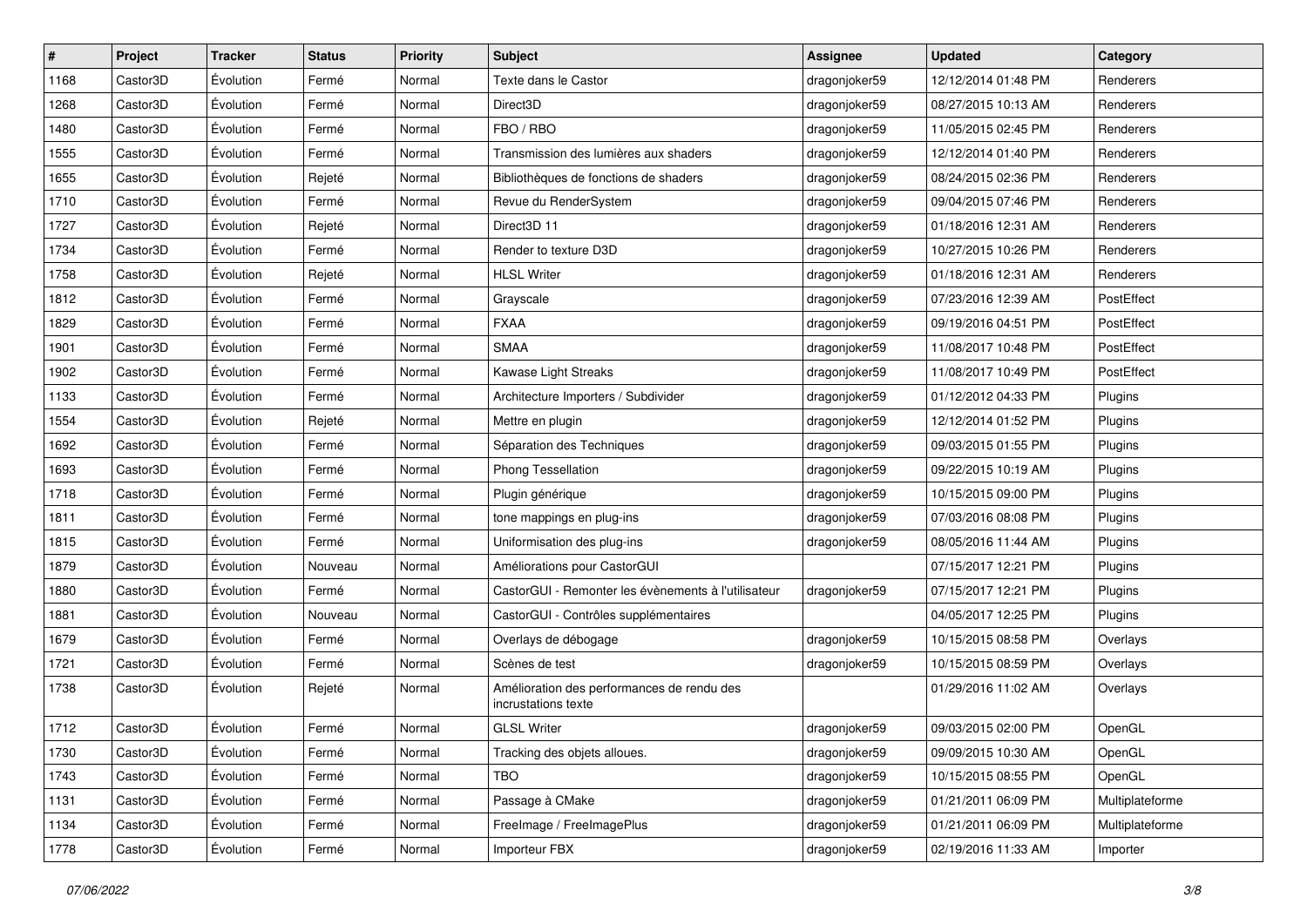| $\pmb{\#}$ | Project  | <b>Tracker</b> | <b>Status</b> | <b>Priority</b> | <b>Subject</b>                               | <b>Assignee</b> | <b>Updated</b>      | Category              |
|------------|----------|----------------|---------------|-----------------|----------------------------------------------|-----------------|---------------------|-----------------------|
| 1713       | Castor3D | Évolution      | Fermé         | Normal          | Interface de CastorViewer                    | dragonjoker59   | 09/03/2015 02:00 PM | <b>IHM</b>            |
| 1717       | Castor3D | Évolution      | Fermé         | Normal          | CastorGUI                                    | dragonjoker59   | 01/29/2016 11:02 AM | <b>IHM</b>            |
| 1728       | Castor3D | Évolution      | Fermé         | Normal          | CastorViewer Look and Feel                   | dragonjoker59   | 09/04/2015 07:44 PM | <b>IHM</b>            |
| 1731       | Castor3D | Évolution      | Fermé         | Normal          | CastorViewer Look and Feel #2                | dragonjoker59   | 09/11/2015 09:52 PM | <b>IHM</b>            |
| 1733       | Castor3D | Évolution      | Fermé         | Normal          | Mise à jour de CastorShape                   | dragonjoker59   | 09/18/2015 11:56 AM | <b>IHM</b>            |
| 1777       | Castor3D | Évolution      | Fermé         | Normal          | Capture image et vidéo                       | dragonjoker59   | 02/01/2016 10:07 AM | <b>IHM</b>            |
| 1779       | Castor3D | Évolution      | Fermé         | Normal          | Intégrer les animations aux IHM              | dragonjoker59   | 02/10/2016 10:43 AM | <b>IHM</b>            |
| 1810       | Castor3D | Évolution      | Nouveau       | Normal          | GIsIWriter via les flux                      |                 | 11/29/2016 05:00 PM | GIslWriter            |
| 1069       | Castor3D | Évolution      | Fermé         | Normal          | Gérer les vertex de meilleure façon          | dragonjoker59   | 01/12/2012 04:36 PM | Architecture Générale |
| 1070       | Castor3D | Évolution      | Fermé         | Normal          | <b>IdPoint</b>                               | dragonjoker59   | 01/12/2012 04:36 PM | Architecture Générale |
| 1073       | Castor3D | Évolution      | Fermé         | Normal          | Vertex                                       | dragonjoker59   | 01/12/2012 04:35 PM | Architecture Générale |
| 1074       | Castor3D | Évolution      | Fermé         | Normal          | Face                                         | dragonjoker59   | 01/12/2012 04:35 PM | Architecture Générale |
| 1076       | Castor3D | Évolution      | Fermé         | Normal          | SmoothingGroup                               | dragonjoker59   | 01/12/2012 04:35 PM | Architecture Générale |
| 1077       | Castor3D | Évolution      | Fermé         | Normal          | Submesh                                      | dragonjoker59   | 01/12/2012 04:35 PM | Architecture Générale |
| 1078       | Castor3D | Évolution      | Fermé         | Normal          | Subdivisers                                  | dragonjoker59   | 01/12/2012 04:34 PM | Architecture Générale |
| 1082       | Castor3D | Évolution      | Fermé         | Normal          | Suppression des pointeurs                    | dragonjoker59   | 01/12/2012 04:34 PM | Architecture Générale |
| 1132       | Castor3D | Évolution      | Fermé         | Normal          | <b>Scene Nodes</b>                           | dragonjoker59   | 01/12/2012 04:33 PM | Architecture Générale |
| 1169       | Castor3D | Évolution      | Fermé         | Normal          | <b>Buffers</b>                               | dragonjoker59   | 01/12/2012 04:32 PM | Architecture Générale |
| 1176       | Castor3D | Évolution      | Fermé         | Normal          | Suppression des singleton                    | dragonjoker59   | 01/12/2012 04:32 PM | Architecture Générale |
| 1182       | Castor3D | Évolution      | Fermé         | Normal          | Shader Program et Object                     | dragonjoker59   | 03/15/2011 05:51 PM | Architecture Générale |
| 1305       | Castor3D | Évolution      | Rejeté        | Normal          | Contrats et checks                           | dragonjoker59   | 02/20/2013 12:43 PM | Architecture Générale |
| 1349       | Castor3D | Évolution      | Fermé         | Normal          | RenderTargets                                | dragonjoker59   | 12/12/2014 01:51 PM | Architecture Générale |
| 1619       | Castor3D | Évolution      | Fermé         | Normal          | Export binaire                               | dragonjoker59   | 06/14/2016 12:02 AM | Architecture Générale |
| 1654       | Castor3D | Évolution      | Rejeté        | Normal          | Buffers de sommets                           |                 | 06/12/2018 03:32 PM | Architecture Générale |
| 1680       | Castor3D | Évolution      | Fermé         | Normal          | Archives zip                                 | dragonjoker59   | 08/23/2015 03:03 AM | Architecture Générale |
| 1683       | Castor3D | Évolution      | Fermé         | Normal          | Setup                                        | dragonjoker59   | 09/03/2015 01:55 PM | Architecture Générale |
| 1685       | Castor3D | Évolution      | Fermé         | Normal          | Deferred Rendering + Background              | dragonjoker59   | 09/05/2016 10:17 AM | Architecture Générale |
| 1687       | Castor3D | Évolution      | Fermé         | Normal          | <b>Transmission DepthBuffer</b>              |                 | 04/10/2016 11:27 AM | Architecture Générale |
| 1705       | Castor3D | Évolution      | Nouveau       | Normal          | Ombres                                       |                 | 03/16/2017 10:43 PM | Architecture Générale |
| 1707       | Castor3D | Évolution      | Fermé         | Normal          | Ombres, architecture de base                 | dragonjoker59   | 10/25/2016 12:17 AM | Architecture Générale |
| 1715       | Castor3D | Évolution      | Rejeté        | Normal          | Réorganisation des dossiers                  | dragonjoker59   | 09/04/2015 07:45 PM | Architecture Générale |
| 1719       | Castor3D | Évolution      | Fermé         | Normal          | Extensions du SceneFileParser                | dragonjoker59   | 09/23/2015 09:52 AM | Architecture Générale |
| 1720       | Castor3D | Évolution      | Fermé         | Normal          | Intégration de la GUI de ProceduralGenerator | dragonjoker59   | 10/10/2015 11:28 PM | Architecture Générale |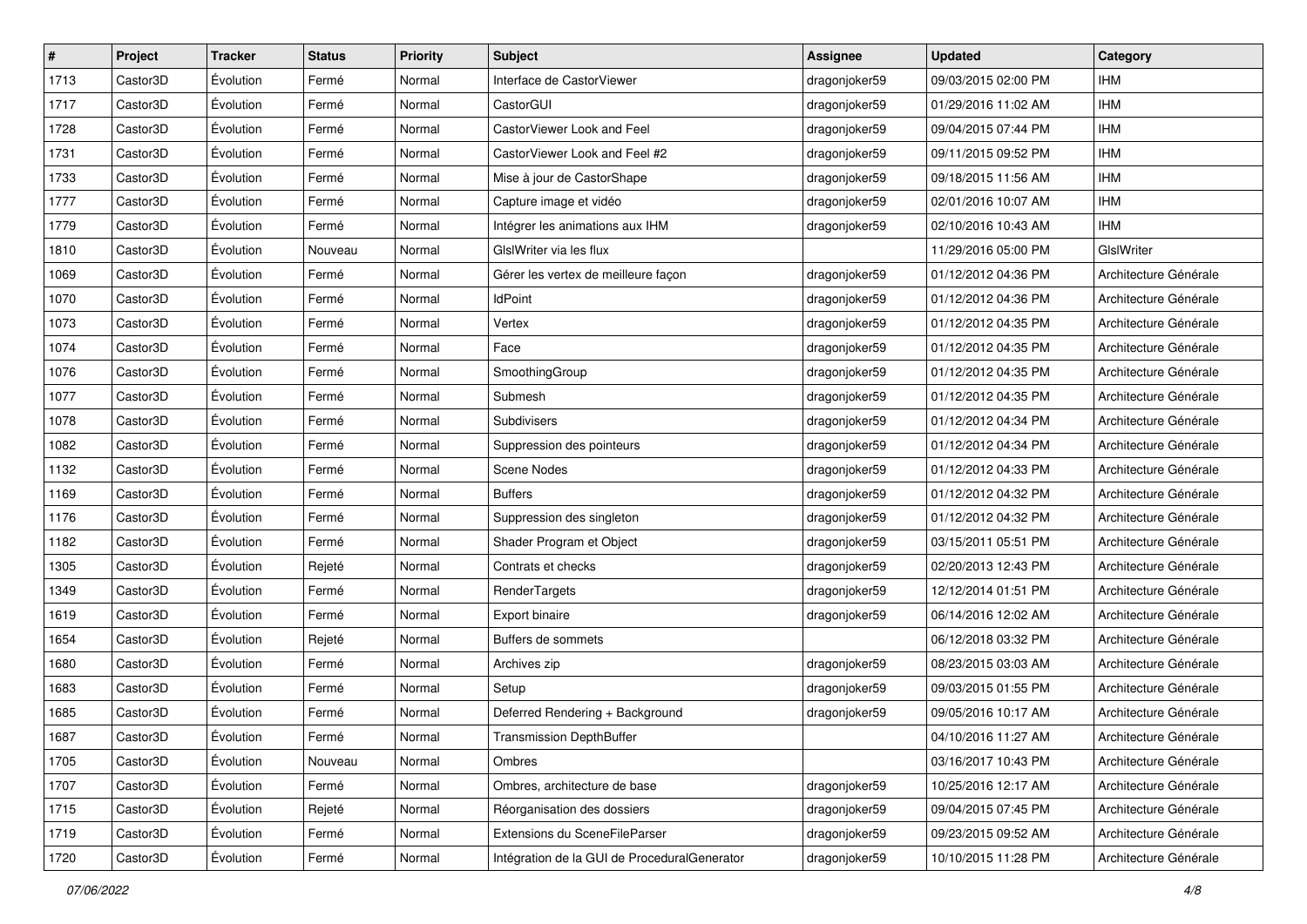| $\sharp$ | Project  | <b>Tracker</b> | <b>Status</b> | <b>Priority</b> | Subject                                           | <b>Assignee</b> | <b>Updated</b>      | Category              |
|----------|----------|----------------|---------------|-----------------|---------------------------------------------------|-----------------|---------------------|-----------------------|
| 1735     | Castor3D | Évolution      | Fermé         | Normal          | Réorganisation de la classe Scene                 | dragonjoker59   | 01/30/2016 06:18 PM | Architecture Générale |
| 1736     | Castor3D | Évolution      | Fermé         | Normal          | Castor en UTF-8                                   | dragonjoker59   | 09/22/2015 09:51 AM | Architecture Générale |
| 1744     | Castor3D | Évolution      | Fermé         | Normal          | Découpage d'Engine                                | dragonjoker59   | 10/15/2015 08:55 PM | Architecture Générale |
| 1745     | Castor3D | Évolution      | Rejeté        | Normal          | Scene File Parser                                 |                 | 06/12/2018 03:43 PM | Architecture Générale |
| 1752     | Castor3D | Évolution      | Rejeté        | Normal          | File parser avec Boost.Spirit                     | dragonjoker59   | 05/11/2016 12:29 PM | Architecture Générale |
| 1754     | Castor3D | Évolution      | Fermé         | Normal          | Intégrer ObjectsMemoryPool                        | dragonjoker59   | 01/16/2016 02:10 PM | Architecture Générale |
| 1755     | Castor3D | Évolution      | Fermé         | Normal          | Supprimer l'alignement 16 bits de Point           | dragonjoker59   | 01/16/2016 02:10 PM | Architecture Générale |
| 1756     | Castor3D | Évolution      | Fermé         | Normal          | Deplacement de la topologie, dans GemoetryBuffers | dragonjoker59   | 01/12/2016 03:59 PM | Architecture Générale |
| 1757     | Castor3D | Évolution      | Fermé         | Normal          | <b>Instructions SSE2</b>                          | dragonjoker59   | 01/16/2016 02:09 PM | Architecture Générale |
| 1763     | Castor3D | Évolution      | Nouveau       | Normal          | Animations de textures                            |                 | 11/29/2016 05:01 PM | Architecture Générale |
| 1765     | Castor3D | Évolution      | Rejeté        | Normal          | Sortir BlendState de Pass                         |                 | 06/12/2018 03:36 PM | Architecture Générale |
| 1767     | Castor3D | Évolution      | Fermé         | Normal          | Cube maps                                         | dragonjoker59   | 05/23/2016 09:49 AM | Architecture Générale |
| 1772     | Castor3D | Évolution      | Fermé         | Normal          | Animations par mesh                               | dragonjoker59   | 06/24/2016 02:42 AM | Architecture Générale |
| 1773     | Castor3D | Évolution      | Nouveau       | Normal          | Animations de nodes                               |                 | 11/29/2016 05:01 PM | Architecture Générale |
| 1774     | Castor3D | Évolution      | Fermé         | Normal          | Skybox                                            | dragonjoker59   | 05/23/2016 09:49 AM | Architecture Générale |
| 1781     | Castor3D | Évolution      | Fermé         | Normal          | VertexLayout depuis le shader program             | dragonjoker59   | 02/10/2016 10:43 AM | Architecture Générale |
| 1790     | Castor3D | Évolution      | Fermé         | Normal          | Gestion des ressources                            | dragonjoker59   | 03/26/2016 01:21 PM | Architecture Générale |
| 1791     | Castor3D | Évolution      | Fermé         | Normal          | Vulkan!                                           |                 | 06/12/2018 03:40 PM | Architecture Générale |
| 1795     | Castor3D | Évolution      | Fermé         | Normal          | High Dynamic Range                                | dragonjoker59   | 03/19/2016 11:04 PM | Architecture Générale |
| 1796     | Castor3D | Évolution      | Fermé         | Normal          | Revue des contextes                               | dragonjoker59   | 04/16/2016 01:14 PM | Architecture Générale |
| 1797     | Castor3D | Évolution      | Fermé         | Normal          | Revue du RenderSystem                             |                 | 06/12/2018 03:37 PM | Architecture Générale |
| 1798     | Castor3D | Évolution      | Fermé         | Normal          | Revue des viewports                               | dragonjoker59   | 04/17/2016 11:28 AM | Architecture Générale |
| 1805     | Castor3D | Évolution      | Fermé         | Normal          | Optimisation de Submesh                           | dragonjoker59   | 04/19/2016 09:43 AM | Architecture Générale |
| 1808     | Castor3D | Évolution      | Fermé         | Normal          | Classe de features GPU                            | dragonjoker59   | 05/18/2016 03:52 PM | Architecture Générale |
| 1809     | Castor3D | Évolution      | Fermé         | Normal          | Particle system                                   | dragonjoker59   | 12/04/2016 08:51 PM | Architecture Générale |
| 1818     | Castor3D | Évolution      | Fermé         | Normal          | Render nodes                                      | dragonjoker59   | 08/05/2016 11:46 AM | Architecture Générale |
| 1819     | Castor3D | Évolution      | Nouveau       | Normal          | Reduction des hiérarchies                         |                 | 07/25/2016 10:48 AM | Architecture Générale |
| 1820     | Castor3D | Évolution      | Nouveau       | Normal          | Batching                                          |                 | 12/11/2017 12:38 PM | Architecture Générale |
| 1821     | Castor3D | Evolution      | Nouveau       | Normal          | Texture atlas                                     |                 | 12/11/2017 12:38 PM | Architecture Générale |
| 1822     | Castor3D | Évolution      | Rejeté        | Normal          | Remplacement des VBO dans Submesh                 |                 | 08/24/2017 05:52 PM | Architecture Générale |
| 1823     | Castor3D | Évolution      | Fermé         | Normal          | Frustum culling                                   | dragonjoker59   | 08/05/2016 11:46 AM | Architecture Générale |
| 1824     | Castor3D | Évolution      | Fermé         | Normal          | Render queues                                     | dragonjoker59   | 08/05/2016 11:43 AM | Architecture Générale |
| 1825     | Castor3D | Évolution      | Fermé         | Normal          | Immutable pipeline                                |                 | 06/12/2018 03:38 PM | Architecture Générale |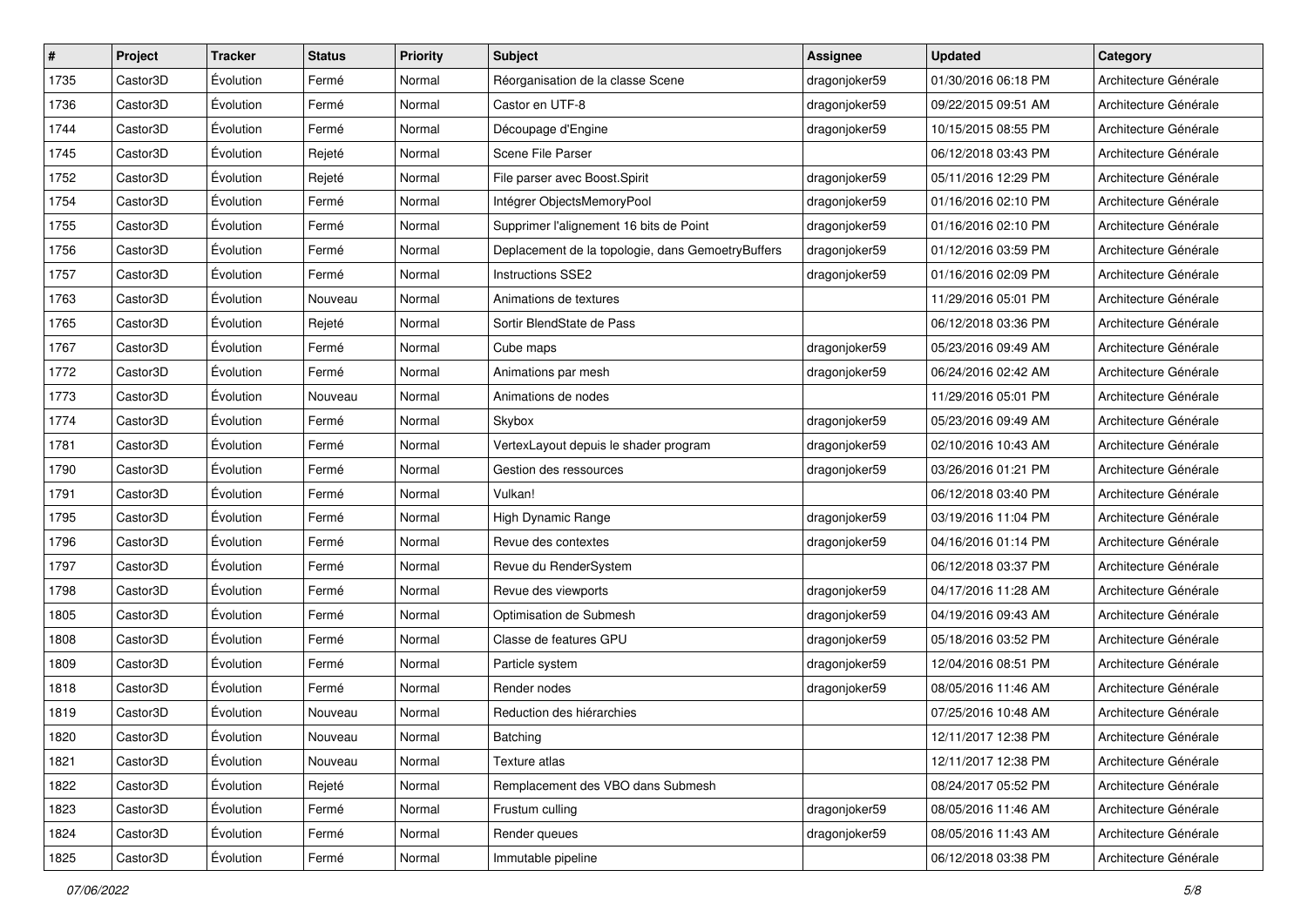| #    | Project  | <b>Tracker</b> | <b>Status</b> | <b>Priority</b> | Subject                                      | <b>Assignee</b> | <b>Updated</b>      | Category              |
|------|----------|----------------|---------------|-----------------|----------------------------------------------|-----------------|---------------------|-----------------------|
| 1828 | Castor3D | Évolution      | Fermé         | Normal          | Shader et GeometryBuffers dans le Pipeline   | dragonjoker59   | 11/16/2017 08:06 AM | Architecture Générale |
| 1838 | Castor3D | Évolution      | Fermé         | Normal          | Suppression de libzip                        | dragonjoker59   | 10/25/2016 12:16 AM | Architecture Générale |
| 1839 | Castor3D | Évolution      | Nouveau       | Normal          | Virtual file system                          |                 | 11/08/2017 10:51 PM | Architecture Générale |
| 1840 | Castor3D | Évolution      | Fermé         | Normal          | RenderTechnique pqr RenderTarget             | dragonjoker59   | 10/27/2016 11:01 AM | Architecture Générale |
| 1847 | Castor3D | Évolution      | Fermé         | Normal          | Shader storage buffers                       | dragonjoker59   | 11/29/2016 05:29 PM | Architecture Générale |
| 1848 | Castor3D | Évolution      | Fermé         | Normal          | Atomic counter buffers                       | dragonjoker59   | 12/01/2016 12:35 AM | Architecture Générale |
| 1849 | Castor3D | Évolution      | Fermé         | Normal          | <b>Physical Based Rendering</b>              |                 | 08/16/2017 08:33 PM | Architecture Générale |
| 1852 | Castor3D | Évolution      | Fermé         | Normal          | Implémentation de ThreadPool                 | dragonjoker59   | 12/03/2016 01:37 PM | Architecture Générale |
| 1853 | Castor3D | Évolution      | Rejeté        | Normal          | Multithreader la mise à jour des RenderQueue | dragonjoker59   | 12/04/2016 02:25 PM | Architecture Générale |
| 1884 | Castor3D | Évolution      | Fermé         | Normal          | Emissive sur un float                        | dragonjoker59   | 06/07/2017 09:54 AM | Architecture Générale |
| 1885 | Castor3D | Évolution      | Fermé         | Normal          | Revue des passes                             | dragonjoker59   | 12/11/2017 12:42 PM | Architecture Générale |
| 1904 | Castor3D | Évolution      | Assigné       | Normal          | Split de l'update                            | dragonjoker59   | 01/01/2018 04:48 PM | Architecture Générale |
| 1742 | Castor3D | Évolution      | Nouveau       | Normal          | <b>Binding Javascript</b>                    |                 | 10/04/2015 01:48 AM |                       |
| 1766 | Castor3D | Évolution      | Nouveau       | Normal          | Environment mapping                          |                 | 11/08/2017 10:12 PM |                       |
| 1768 | Castor3D | Évolution      | Nouveau       | Normal          | Sphere maps                                  |                 | 11/08/2017 10:12 PM |                       |
| 1816 | Castor3D | Évolution      | Nouveau       | Normal          | Performance: Vitesse                         |                 | 08/24/2017 05:54 PM |                       |
| 1837 | Castor3D | Évolution      | Rejeté        | Normal          | Noeuds de rendu                              |                 | 06/12/2018 03:58 PM |                       |
| 1855 | Castor3D | Évolution      | Fermé         | Normal          | Ombres - Objets ne recevant pas d'ombre      | dragonjoker59   | 12/07/2016 01:50 PM |                       |
| 1896 | Castor3D | Évolution      | Nouveau       | Normal          | Ajouter une progress bar dans Core.zip       |                 | 08/20/2017 09:35 PM |                       |
| 1753 | Castor3D | Évolution      | Fermé         | Bas             | PostEffect Bloom                             | dragonjoker59   | 01/08/2016 01:37 PM | Plugins               |
| 1090 | Castor3D | Évolution      | Fermé         | Bas             | OpenGL 3.x et OpenGL 4.x                     | dragonjoker59   | 09/10/2015 10:45 AM | OpenGL                |
| 1092 | Castor3D | Évolution      | Fermé         | Bas             | Uniform Buffer Objects                       | dragonjoker59   | 09/28/2015 02:08 AM | OpenGL                |
| 1094 | Castor3D | Évolution      | Fermé         | Bas             | Vertex Array Objects                         | dragonjoker59   | 09/28/2015 02:09 AM | OpenGL                |
| 1694 | Castor3D | Évolution      | Fermé         | Bas             | Picking                                      | dragonjoker59   | 10/25/2016 12:19 AM | Architecture Générale |
| 1835 | Castor3D | <b>Bogue</b>   | Fermé         | Haut            | Bloom cassé                                  | dragonjoker59   | 11/10/2016 11:39 AM | PostEffect            |
| 1836 | Castor3D | Bogue          | Rejeté        | Haut            | FXAA cassé                                   | dragonjoker59   | 10/19/2016 10:31 AM | PostEffect            |
| 1813 | Castor3D | Bogue          | Fermé         | Haut            | Download des texture                         | dragonjoker59   | 12/04/2016 08:50 PM | OpenGL                |
| 1739 | Castor3D | Bogue          | Fermé         | Haut            | Visual Studio 2015                           | dragonjoker59   | 10/05/2015 04:09 PM | Multiplateforme       |
| 1674 | Castor3D | Bogue          | Fermé         | Haut            | Deferred Rendering                           | dragonjoker59   | 12/12/2014 01:39 PM | Architecture Générale |
| 1747 | Castor3D | Bogue          | Fermé         | Haut            | Plus de rendu 3D                             | dragonjoker59   | 11/06/2015 03:33 PM | Architecture Générale |
| 1834 | Castor3D | Bogue          | Fermé         | Haut            | Skybox scintillante                          |                 | 11/10/2016 08:09 PM |                       |
| 1759 | Castor3D | Bogue          | Fermé         | Normal          | <b>SSAA</b>                                  | dragonjoker59   | 01/29/2016 11:23 AM | Technique             |
| 1678 | Castor3D | Bogue          | Fermé         | Normal          | GPU Intel intégrés                           | dragonjoker59   | 09/18/2015 11:57 AM | Renderers             |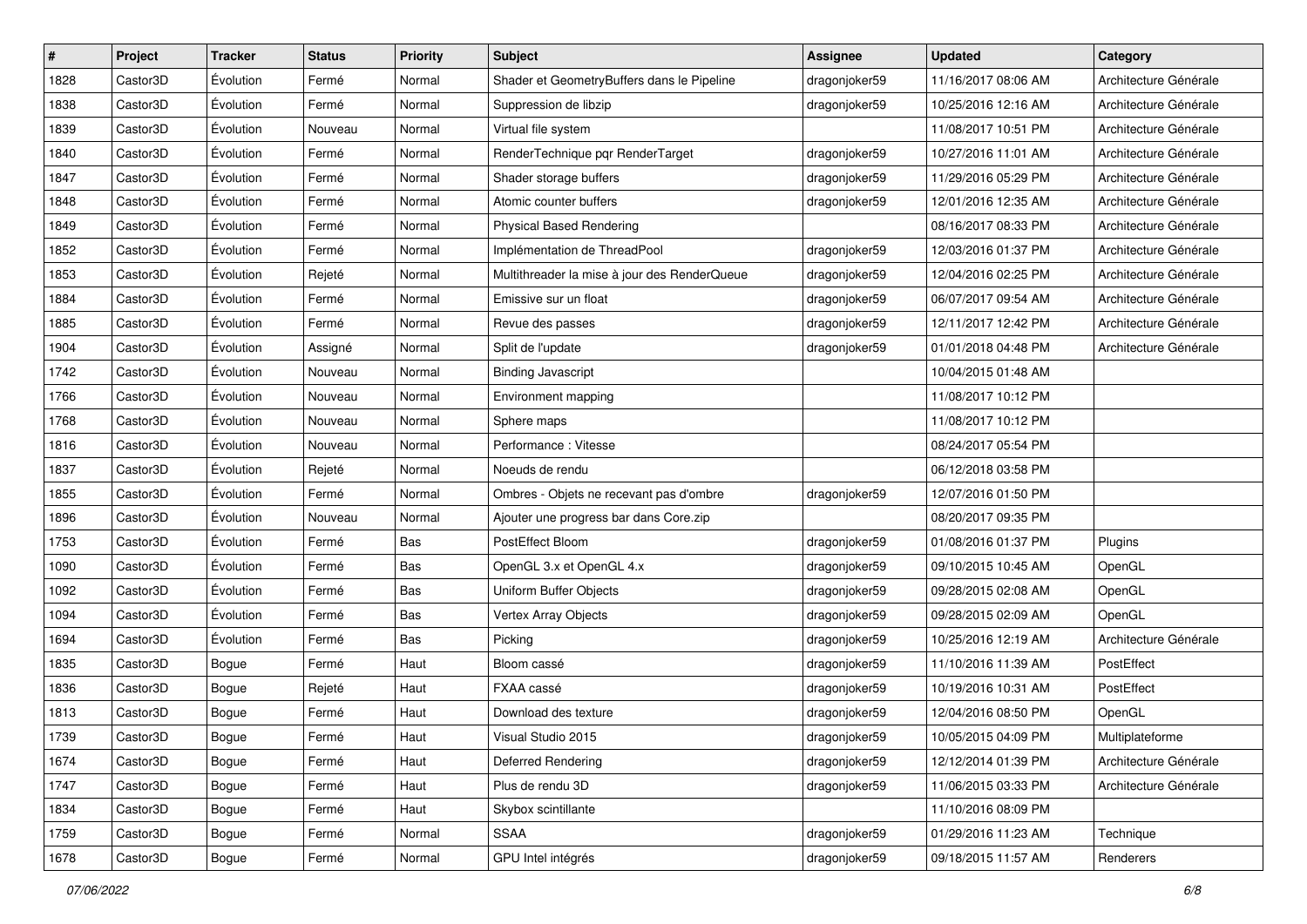| $\sharp$ | Project  | <b>Tracker</b> | <b>Status</b> | <b>Priority</b> | <b>Subject</b>                                             | <b>Assignee</b> | <b>Updated</b>      | Category              |
|----------|----------|----------------|---------------|-----------------|------------------------------------------------------------|-----------------|---------------------|-----------------------|
| 1702     | Castor3D | Bogue          | Rejeté        | Normal          | Direct3D9                                                  | dragonjoker59   | 08/23/2015 02:51 AM | Renderers             |
| 1711     | Castor3D | <b>Bogue</b>   | Fermé         | Normal          | Suppressions des renderers                                 | dragonjoker59   | 08/24/2015 05:06 PM | Renderers             |
| 1862     | Castor3D | Bogue          | Fermé         | Normal          | Sipit des FrameVariable                                    | dragonjoker59   | 12/13/2016 04:10 AM | Renderers             |
| 1863     | Castor3D | Bogue          | Fermé         | Normal          | Retirer le ShaderProgram de FrameVariableBuffer            | dragonjoker59   | 12/21/2016 07:29 PM | Renderers             |
| 1793     | Castor3D | <b>Bogue</b>   | Fermé         | Normal          | <b>BloomPostEffect</b>                                     | dragonjoker59   | 02/27/2016 12:00 PM | PostEffect            |
| 1315     | Castor3D | Bogue          | Fermé         | Normal          | Importers                                                  | dragonjoker59   | 09/28/2015 02:09 AM | Plugins               |
| 1691     | Castor3D | <b>Bogue</b>   | Fermé         | Normal          | PN-Triangles                                               | dragonjoker59   | 08/23/2015 03:04 AM | Plugins               |
| 1723     | Castor3D | Bogue          | Fermé         | Normal          | Mauvais gestion des matériaux des border panel<br>overlays | dragonjoker59   | 10/15/2015 09:00 PM | Overlays              |
| 1746     | Castor3D | Bogue          | Fermé         | Normal          | Découpe du texte dans les overlays                         |                 | 01/29/2016 10:58 AM | Overlays              |
| 1792     | Castor3D | Bogue          | Fermé         | Normal          | Text overlays                                              | dragonjoker59   | 02/22/2016 07:59 PM | Overlays              |
| 1799     | Castor3D | Bogue          | Fermé         | Normal          | Centrage des TextOverlays                                  | dragonjoker59   | 04/17/2016 10:48 AM | Overlays              |
| 844      | Castor3D | Bogue          | Fermé         | Normal          | GLSL                                                       | dragonjoker59   | 01/12/2012 04:36 PM | OpenGL                |
| 1690     | Castor3D | Bogue          | Fermé         | Normal          | <b>GLSL 130</b>                                            | dragonjoker59   | 08/27/2015 10:14 AM | OpenGL                |
| 1724     | Castor3D | <b>Bogue</b>   | Fermé         | Normal          | Incrustations non affichées sur GPU Intel, en OpenGL       | dragonjoker59   | 09/03/2015 01:59 PM | OpenGL                |
| 1749     | Castor3D | Bogue          | Fermé         | Normal          | Switch fullscreen and back                                 | dragonjoker59   | 01/12/2016 11:45 AM | OpenGL                |
| 1750     | Castor3D | Bogue          | Fermé         | Normal          | Lights texture                                             | dragonjoker59   | 12/10/2015 12:20 AM | OpenGL                |
| 1859     | Castor3D | Bogue          | Rejeté        | Normal          | Message 0x20096 à réactiver dans GIDebug                   |                 | 06/12/2018 03:41 PM | OpenGL                |
| 1861     | Castor3D | Bogue          | Fermé         | Normal          | <b>UBO</b>                                                 | dragonjoker59   | 12/21/2016 07:30 PM | OpenGL                |
| 1882     | Castor3D | Bogue          | Fermé         | Normal          | GIRenderSystemTest - ComputeShaders, Transform<br>Feedback | dragonjoker59   | 07/15/2017 12:29 PM | OpenGL                |
| 1701     | Castor3D | Bogue          | Rejeté        | Normal          | Crash à la fermeture sous Linux                            | dragonjoker59   | 09/03/2015 01:50 PM | Multiplateforme       |
| 1867     | Castor3D | <b>Bogue</b>   | Fermé         | Normal          | Shadow Mapping - Corriger sous Linux                       | dragonjoker59   | 03/17/2017 11:10 AM | Multiplateforme       |
| 1868     | Castor3D | Bogue          | Fermé         | Normal          | Animations sous Linux                                      | dragonjoker59   | 03/20/2017 01:19 AM | Multiplateforme       |
| 1871     | Castor3D | Bogue          | Fermé         | Normal          | FXAA cassé sous Linux                                      | dragonjoker59   | 04/03/2017 10:16 AM | Multiplateforme       |
| 1782     | Castor3D | <b>Bogue</b>   | Fermé         | Normal          | Debug overlays dans le Scene Tree                          | dragonjoker59   | 02/11/2016 11:48 PM | <b>IHM</b>            |
| 1784     | Castor3D | Bogue          | Nouveau       | Normal          | Vidéos via FFMPEG                                          |                 | 12/11/2017 12:38 PM | <b>IHM</b>            |
| 1870     | Castor3D | Bogue          | Fermé         | Normal          | CastorGUI                                                  | dragonjoker59   | 03/20/2017 03:34 PM | <b>IHM</b>            |
| 1676     | Castor3D | Bogue          | Fermé         | Normal          | Billboards                                                 | dragonjoker59   | 03/30/2016 04:23 PM | Architecture Générale |
| 1686     | Castor3D | Bogue          | Fermé         | Normal          | Deferred rendering + lights + camera                       | dragonjoker59   | 09/05/2016 10:16 AM | Architecture Générale |
| 1689     | Castor3D | Bogue          | Fermé         | Normal          | GCC 4.9                                                    | dragonjoker59   | 08/27/2015 10:13 AM | Architecture Générale |
| 1696     | Castor3D | Bogue          | Fermé         | Normal          | Problème d'instanciation                                   | dragonjoker59   | 08/23/2015 03:04 AM | Architecture Générale |
| 1697     | Castor3D | Bogue          | Fermé         | Normal          | Etats                                                      | dragonjoker59   | 09/10/2015 10:41 AM | Architecture Générale |
| 1722     | Castor3D | Bogue          | Fermé         | Normal          | Disparition du mesh lors du changement de topologie        | dragonjoker59   | 01/12/2016 04:16 PM | Architecture Générale |